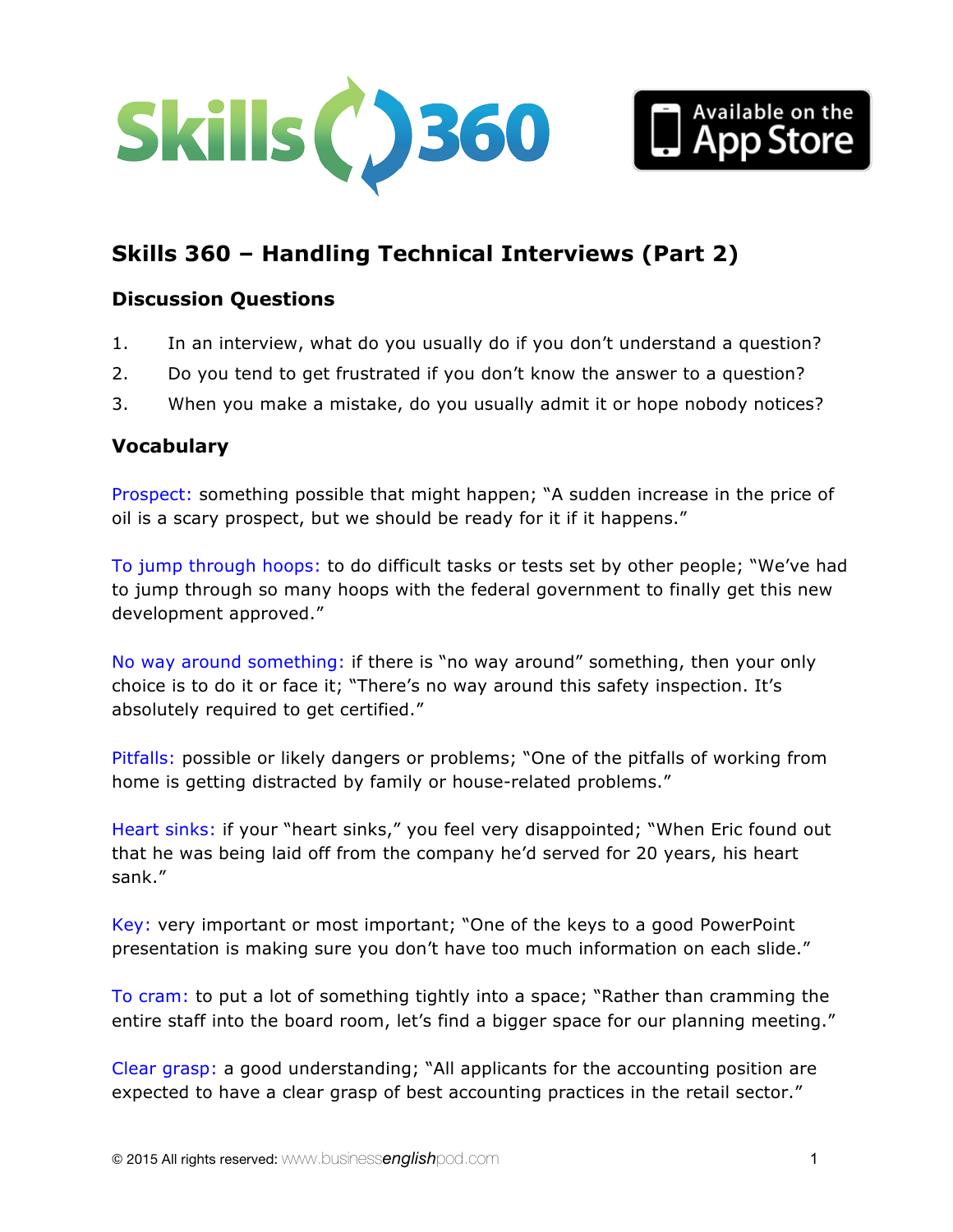Fundamental: most basic or central to a concept; "The introductory training seminar covers the fundamental principles of cross-cultural communication."

Dumb: stupid or not smart; "At first I thought Jesse was a little dumb, but he has since impressed me with some really bright ideas."

To wing it: to do something or perform without any preparation; "Have I prepared for my presentation? Well, I've honestly done this so many times I think I'll just wing it."

To rephrase something: to say something in different words; "It's okay to give a technical explanation, as long as you rephrase it in simpler words for the nonengineers in the room."

Off base: wrong, not correct, not exact, unrealistic, or not what is expected; "It looks like our sales forecasts were totally off base. We didn't even sell half of what we predicted!"

C++: a general-purpose computer programming language; "Our programmers are constantly arguing about whether C++ is actually better than programming in C and Python."

To fess up: to admit or confess something; "Well, I'm glad that Diane finally fessed up to breaking the photocopier. We all knew she did it."

To maintain dignity: to keep people's respect; "If you have a major disagreement with a coworker, remain calm so that you can maintain your dignity, even if you're angry.'

Frank: honest, especially about difficult topics; "Todd, let me be frank with you: it was obvious in your presentation that you didn't really prepare."

To not sweat it: to not worry about something; "A: Oh Fran, I owe you \$20 for lunch yesterday. B: Don't sweat it. You can just buy me lunch next time."

Tight deadline: a "deadline" is a time or date by which you have to do something, and if a deadline is "tight" then there's not much time to finish; "I'm sorry everyone, but with such a tight deadline I'm going to ask you to come in over the weekend."

To crunch something: to calculate, solve, or process something quickly; "Before we decide whether this is the right investment, let's crunch the numbers for the next five years."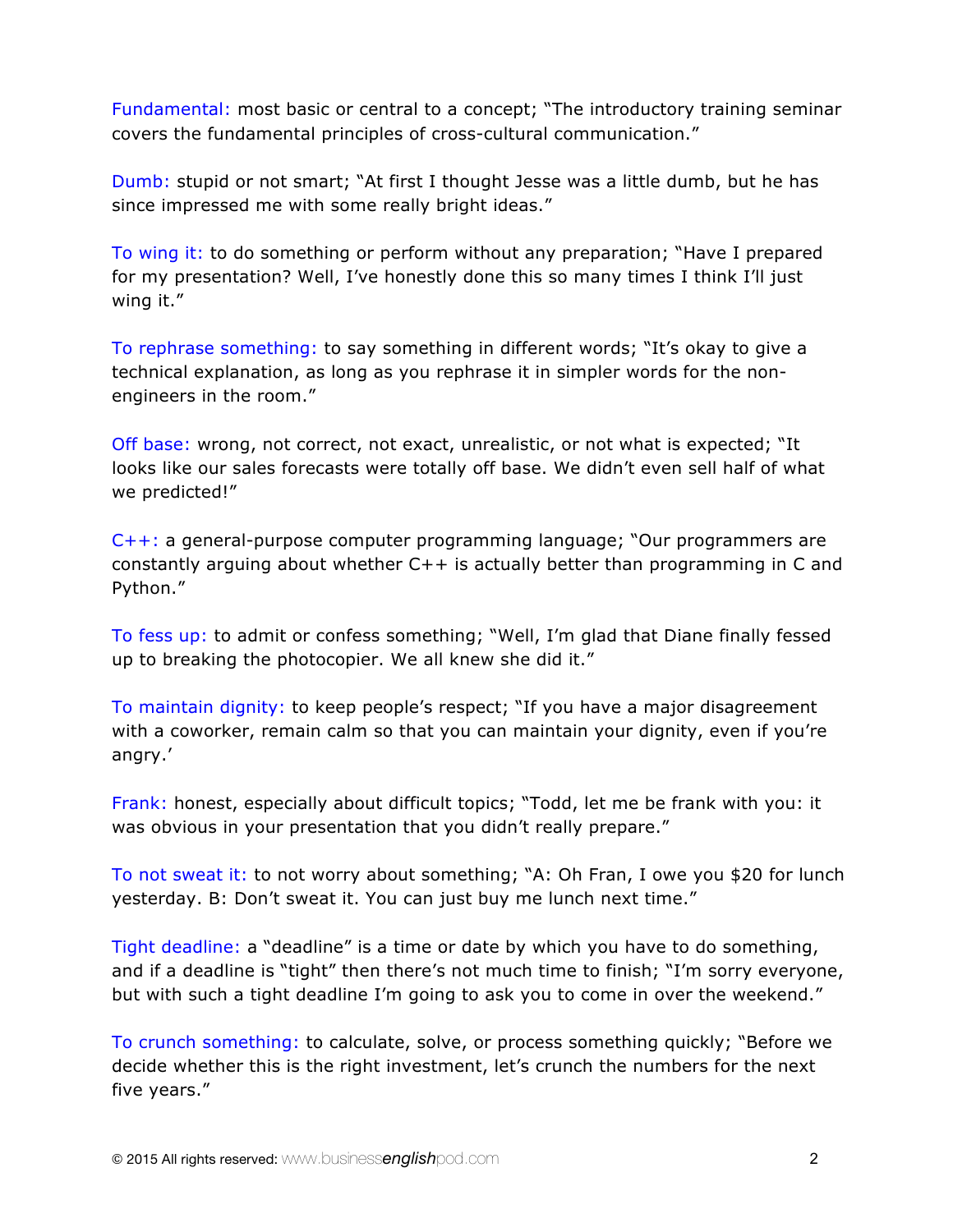To break: to become upset, frustrated, or discouraged; "You need to study really hard if you want to be able to handle the accounting exam without breaking."

To keep your cool: to stay calm; "When a customer complains angrily, it is essential to keep your cool and focus on solutions."

Way off: very wrong, or not even close to accurate; "The hours I estimated for the safety review were way off. I spent twice as much time as I thought I would."

To mess up: to make a mistake or fail at something; "You know, if Tina messes up one more sales presentation I think we should stop letting her go on these trips."

To admit: to say that you have done something wrong; "Okay, I admit that I wasn't very careful with the vehicle but I promise I'll change."

To back up: to go backwards or return to an earlier place or stage in a process; "I'm a bit confused… can you back up and explain that last idea one more time?"

Dependable: sensible and able to be relied on; "Jim hasn't been late once in 10 years. I can't think of a more dependable employee."

To run through: to explain something quickly or to summarize; "Before we try to make a decision on this, let me just run through the three options again."

Upfront: open and honest; "In your evaluation of my presentation, I'd really like you to be as upfront as possible so that I know how to improve."

To keep your head on your shoulders: stay calm and continue to act reasonably; "I know you're really stressed Jane, but I need you to keep your head on your shoulders and just help us finish this job."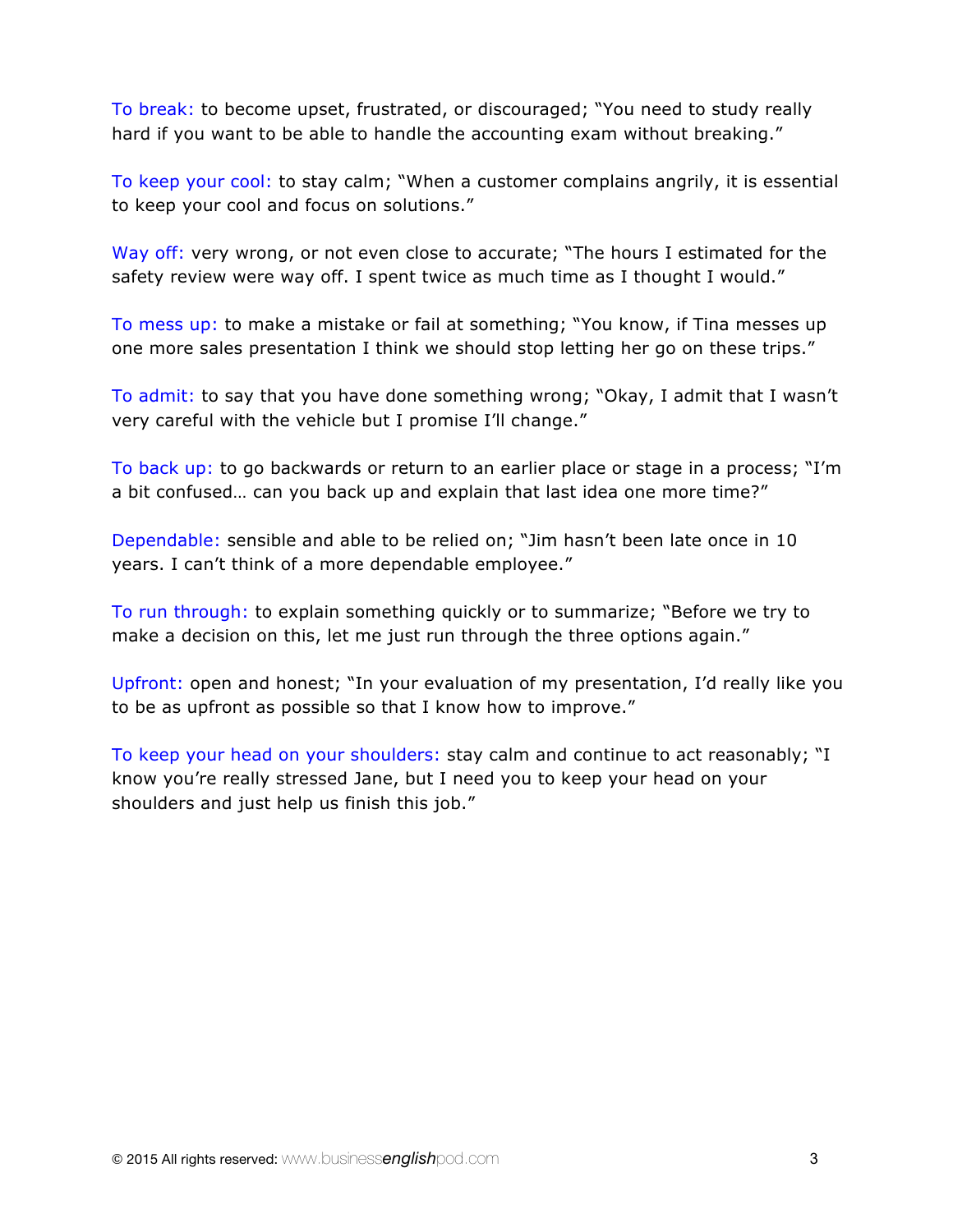# **Transcript**

Hello and welcome back to the Skills 360 podcast. I'm your host, Tim Simmons, and today I want to look at how to succeed in a technical interview.

Before we get started, I'd like to point out that this is actually our 50th Skills 360 lesson and the start of our 9-year anniversary. So on behalf of the team at Business English Pod I'd like to say we appreciate your support and enthusiasm for the series. I've really enjoyed doing the lessons and I hope you've gotten some great tips and ideas out of them to help improve your skills. We've also got some great deals on membership during our anniversary so be sure to stop by the website at www.BusinessEnglishPod.com. Now back to the lesson.

A technical interview can sound like a pretty scary prospect. The interviewers will test your knowledge and understanding of technical concepts, and your problemsolving abilities. You'll also need to show them what you know and how you think. This is a pretty high-pressure situation, a difficult hoop to jump through for that job in finance or engineering or tech.

But there's no way around it, so you'd better get used to the idea. Last week, I talked about how to answer those tough questions that you face. Today I want to talk about some of the common *pitfalls* that you might encounter in a technical interview. I mean those moments when your heart sinks because you don't know what's being asked, you don't know the answer, or you make a mistake.

Of course, there's a good way to prevent these things from happening in the first place. It's the same key to success for any interview, presentation, or sales pitch. And that's *preparation*. But even preparation can present challenges. One of the biggest mistakes is to *over prepare* or to cram too much new information into your head. What the interviewers really want to see is a clear grasp of fundamental principles and concepts. So don't go trying to learn a new programming language before your interview.

Still, no matter how wisely you prepare, you might face some challenges. For one thing, you might not be sure exactly what the interviewer is asking. If you're afraid of appearing dumb, you might just wing it and try to answer the question anyway. But that's not such a great idea. It's always best to get clarity first. You might ask "Could you please repeat the question?" Or you might say "could you rephrase that please?" Or even "I'm not sure I understand what you're asking. Could you explain?" That certainly sounds less dumb – and more honest – than giving an answer that's way off base.

So, what if you understand the question, but you just don't know the answer? Or what if you're asked to solve a problem that you're not really so sure about? Well, you can attempt to answer with what you've got. For example, you might say "I'm not certain about the programming language you've asked about, but I know that in  $C++$  you could do it this way..." But if the question requires you to actually know something and you don't, then fess up. You can be honest about your ignorance and still maintain dignity. For example, you might say: "To be frank, I haven't had to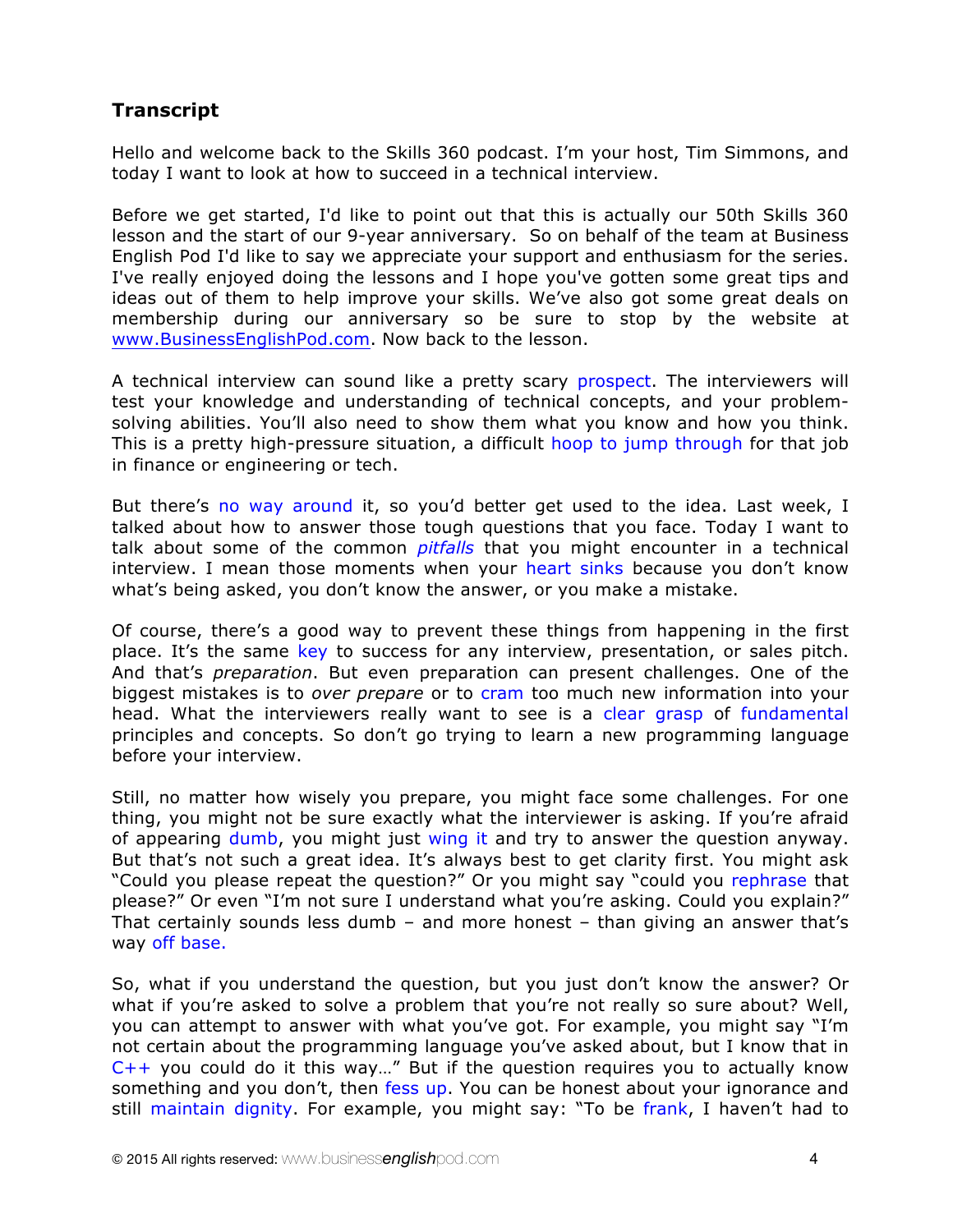calculate such a thing before." Or maybe: "That's a very interesting question and one that I'd really like to find out an answer to." In fact, many people report getting a job even when they couldn't answer several questions in their technical interview. So don't sweat it too much.

Now, what you *shouldn't* do in these situations is show frustration. You see, it's not just about what you know; it's also about how you deal with pressure. The interviewer may be evaluating whether you're a good person to have on a team with a tight deadline or crunching a tough problem. And in this case a good person is a calm person, one that doesn't break under pressure.

There's another situation in which it's important to keep your cool, and that's when you make a mistake. Imagine, for example, that you're asked to calculate some financial ratios. And when you get to the end of your solution you realize the final number is way off and that you must have made an error. Do you just hope the interviewers don't realize? Do you finish incorrectly and just apologize for messing up?

No, you do neither of those things. Instead, you calmly admit your mistake, back up, and correct yourself as you try again. Everybody makes mistakes. Only smart and dependable people admit it and try to make it right. And remember that the interviewers want to see your thought process. So you might say "Wait a second. It seems that I made a mistake. Let's see… ah yes, here it is." Or you could try: "Well that certainly seems wrong. I need to go back here and check my work…"

Now let's go back and run through what we've just covered. Remember that good preparation goes a long way in tough situations. But if you don't understand something, seek clarification. And if you don't know something, be upfront about it. Do *not* show frustration. Instead, keep your head on your shoulders and face these obstacles calmly. Even when you make a mistake. Just explain what you're thinking and move on. Technical interviews can be tough, but let your interviewers know that you've got a solid understanding of the basic concepts and that you can deal with adversity confidently.

That's all for today. If you'd like to test yourself on what we've just covered, have a look at the **wwwBusinessEnglishPod.com** website. There you'll find a quiz about today's show as well as a complete transcript.

So long. And see you again soon.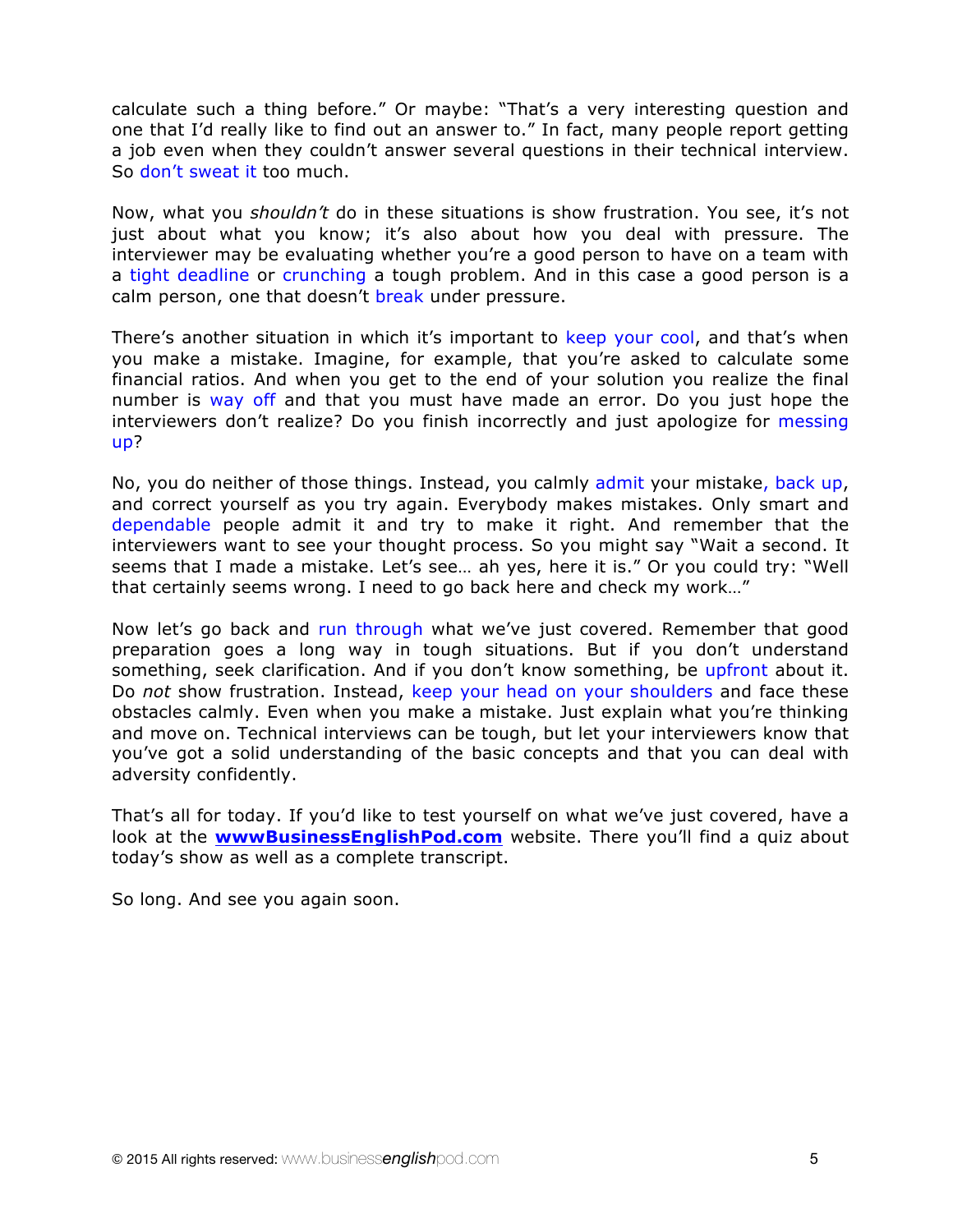# **Review**

- 1. What is the key to avoiding problems in a technical interview?
	- A Knowing about the interviewer and the company.
	- B Good preparation.
	- C Predicting the questions that will be asked.
	- D Answering every question regardless of whether you understand.
- 2. What do technical interviewers really want to see in an interviewee?
	- A Your understanding of basic concepts.
	- B A deep understanding of advanced technical topics.
	- C How you speak and dress.
	- D Whether you will admit when you don't understand something.
- 3. Which of the following is NOT a recommended response when you don't understand a question? [Select all that apply]
	- A "Could you repeat the question for me please?"
	- B "Ah yes, well, that's a very interesting question."
	- C "I'm glad you asked that, and I have a good answer for you."
	- D "To be honest, I'm not sure I understand."
	- E "I'm wondering if you could explain what you mean."
- 4. Which of the following might you do if you don't know the answer to a question? [Select all that apply]
	- A Pretend you understand and give your best possible answer.
	- B Tell the interviewer that you don't know.
	- C Explain how you usually deal with stress.
	- D Relate knowledge that you have to the problem.
	- E Ask for another question.
- 5. Which of the following will demonstrate to the interviewer that you're good to have on a team?
	- A You have the right technical knowledge.
	- B You don't make any errors.
	- C You show your frustration openly.
	- D You deal with pressure calmly.
- 6. What should you do if you make a mistake in an answer?
	- A Hope the interviewers don't realize.
	- B Admit your mistake.
	- C Finish your answer then apologize.
	- D Show your understanding of a related topic.